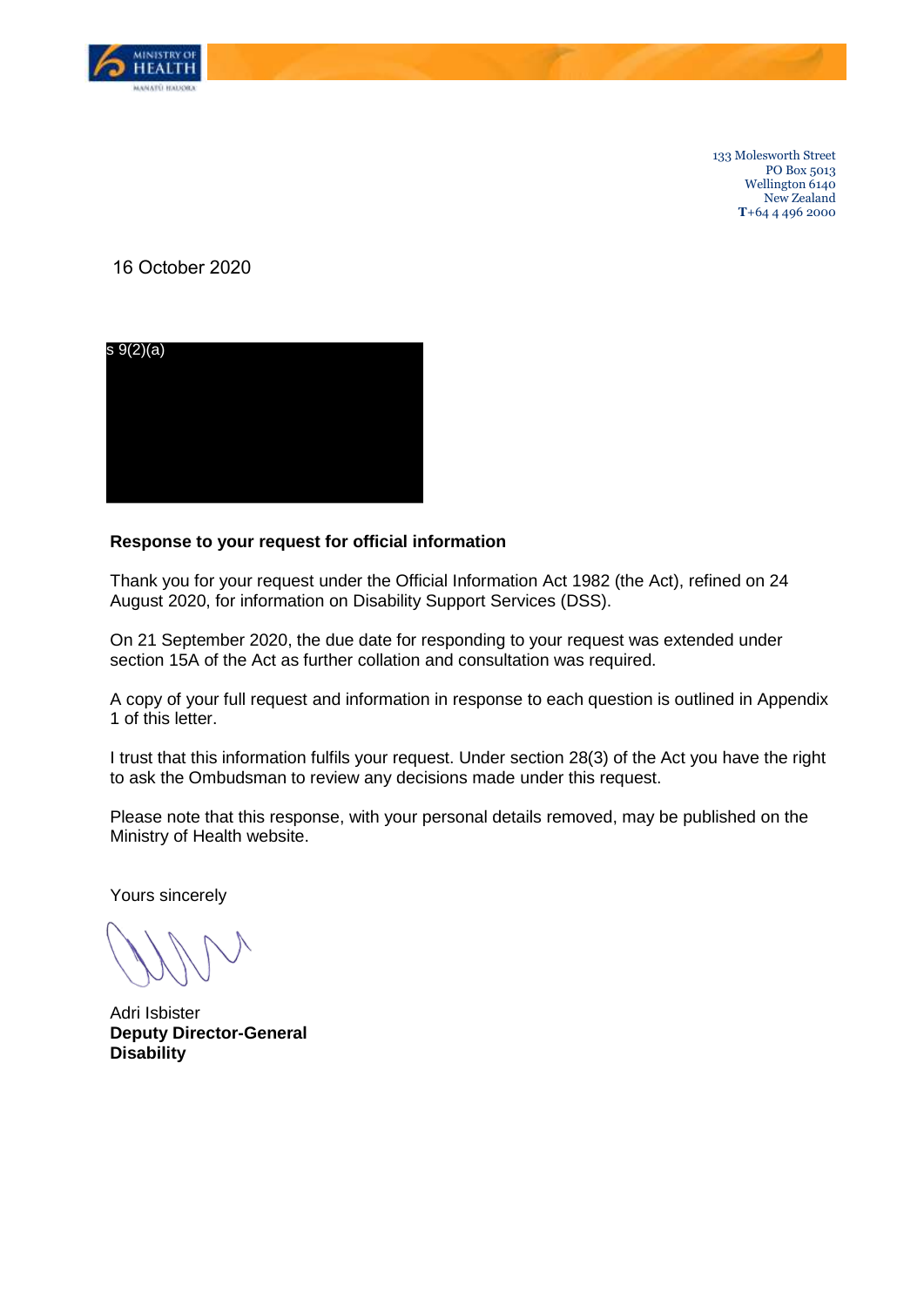## **Appendix 1**

| #              | <b>Requested information</b>                                                                                                                                                                                                                                                                               |                                                                                                                                                                                                                                                                                                                                                                                                                                                                                                                                          | <b>Response</b>                                            |                                                                                                                                                                                                                   |  |  |  |  |
|----------------|------------------------------------------------------------------------------------------------------------------------------------------------------------------------------------------------------------------------------------------------------------------------------------------------------------|------------------------------------------------------------------------------------------------------------------------------------------------------------------------------------------------------------------------------------------------------------------------------------------------------------------------------------------------------------------------------------------------------------------------------------------------------------------------------------------------------------------------------------------|------------------------------------------------------------|-------------------------------------------------------------------------------------------------------------------------------------------------------------------------------------------------------------------|--|--|--|--|
|                | A copy of MOH DSS's risk management                                                                                                                                                                                                                                                                        | Documents that have been identified within scope of these parts of your request are itemised in the                                                                                                                                                                                                                                                                                                                                                                                                                                      |                                                            |                                                                                                                                                                                                                   |  |  |  |  |
|                | programs and reporting mechanism for conflict of                                                                                                                                                                                                                                                           |                                                                                                                                                                                                                                                                                                                                                                                                                                                                                                                                          | table below:                                               |                                                                                                                                                                                                                   |  |  |  |  |
|                | interest including any internal or external risk and                                                                                                                                                                                                                                                       | $\pmb{\#}$                                                                                                                                                                                                                                                                                                                                                                                                                                                                                                                               | <b>Title</b>                                               | <b>Decision on release</b>                                                                                                                                                                                        |  |  |  |  |
|                | assurance committees (how long have these<br>been in place; [Refinement: I presume this is a<br>single document or limited documents and ought<br>to be readily available; so not hard to access or to<br>supply.]                                                                                         | $\mathbf{1}$                                                                                                                                                                                                                                                                                                                                                                                                                                                                                                                             | Ministry's Health Risk Register                            | Released with some information withheld<br>under section $9(2)(g)(i)$ of the Act, to<br>maintain the effective conduct of public<br>affairs through the free and frank<br>expression of opinions by or between or |  |  |  |  |
| $\overline{2}$ | A copy of the conflict of interest register and<br>internal policies and processes for both MOH /<br>DSS and MSD / ODI office (and parties who sit<br>within such as the DPOs); [Refinement: Ditto,                                                                                                        |                                                                                                                                                                                                                                                                                                                                                                                                                                                                                                                                          |                                                            | to Ministers of the Crown or members of<br>an organisation or officers and employees<br>of any public service agency or<br>organisation in the course of their duty                                               |  |  |  |  |
|                | such a register is required to be kept so ought to                                                                                                                                                                                                                                                         | 2                                                                                                                                                                                                                                                                                                                                                                                                                                                                                                                                        | Conflict of interest                                       | Released in full                                                                                                                                                                                                  |  |  |  |  |
|                | be readily accessible and as easy to provide.]                                                                                                                                                                                                                                                             | 3                                                                                                                                                                                                                                                                                                                                                                                                                                                                                                                                        | Reporting colleagues' conflicts of interest                | Released in full                                                                                                                                                                                                  |  |  |  |  |
|                |                                                                                                                                                                                                                                                                                                            | 4                                                                                                                                                                                                                                                                                                                                                                                                                                                                                                                                        | Declaring and managing conflicts of interest               | Released in full                                                                                                                                                                                                  |  |  |  |  |
|                |                                                                                                                                                                                                                                                                                                            | 4A                                                                                                                                                                                                                                                                                                                                                                                                                                                                                                                                       | Declaration Form - Conflicts of interest                   | Released in full                                                                                                                                                                                                  |  |  |  |  |
|                |                                                                                                                                                                                                                                                                                                            | 5                                                                                                                                                                                                                                                                                                                                                                                                                                                                                                                                        | Working parties, committees, advisory groups<br>and panels | Released in full                                                                                                                                                                                                  |  |  |  |  |
|                |                                                                                                                                                                                                                                                                                                            |                                                                                                                                                                                                                                                                                                                                                                                                                                                                                                                                          | Managing personal relationships                            | Released in full                                                                                                                                                                                                  |  |  |  |  |
|                |                                                                                                                                                                                                                                                                                                            |                                                                                                                                                                                                                                                                                                                                                                                                                                                                                                                                          | Situations that might lead to a conflict of interest       | Released in full                                                                                                                                                                                                  |  |  |  |  |
|                |                                                                                                                                                                                                                                                                                                            | 8                                                                                                                                                                                                                                                                                                                                                                                                                                                                                                                                        | Restrictions on contracting and office holding             | Released in full                                                                                                                                                                                                  |  |  |  |  |
|                |                                                                                                                                                                                                                                                                                                            | 9                                                                                                                                                                                                                                                                                                                                                                                                                                                                                                                                        | Risk management                                            | Released in full                                                                                                                                                                                                  |  |  |  |  |
|                |                                                                                                                                                                                                                                                                                                            | 10                                                                                                                                                                                                                                                                                                                                                                                                                                                                                                                                       | A guide to risk management                                 | Released in full                                                                                                                                                                                                  |  |  |  |  |
| 3              | The records (including dates) of the key points<br>and decisions makings 17(1) Public Records Act<br>2005 relevant to the oral advice given by<br>DSS/MOH and or the MSD/ODI to the Minister of<br>Health, the Associate Minister(s) of Health, the<br>Minister for Disability (or their representatives), | Please note that your request for " records (including dates) of the key points and decisions<br>makings" has been interpreted as being the minutes of the relevant Cabinet meetings. Please also<br>note that copies of Cabinet summaries have been excluded as these contain the same information<br>as the corresponding Cabinet paper.<br>You may be aware that some key documents relating to the New Zealand Public Health and<br>Disability Amendment Bill are also publicly available on the Parliament website at the following |                                                            |                                                                                                                                                                                                                   |  |  |  |  |
|                | and the Cabinet Social Wellbeing Committee, the                                                                                                                                                                                                                                                            |                                                                                                                                                                                                                                                                                                                                                                                                                                                                                                                                          |                                                            |                                                                                                                                                                                                                   |  |  |  |  |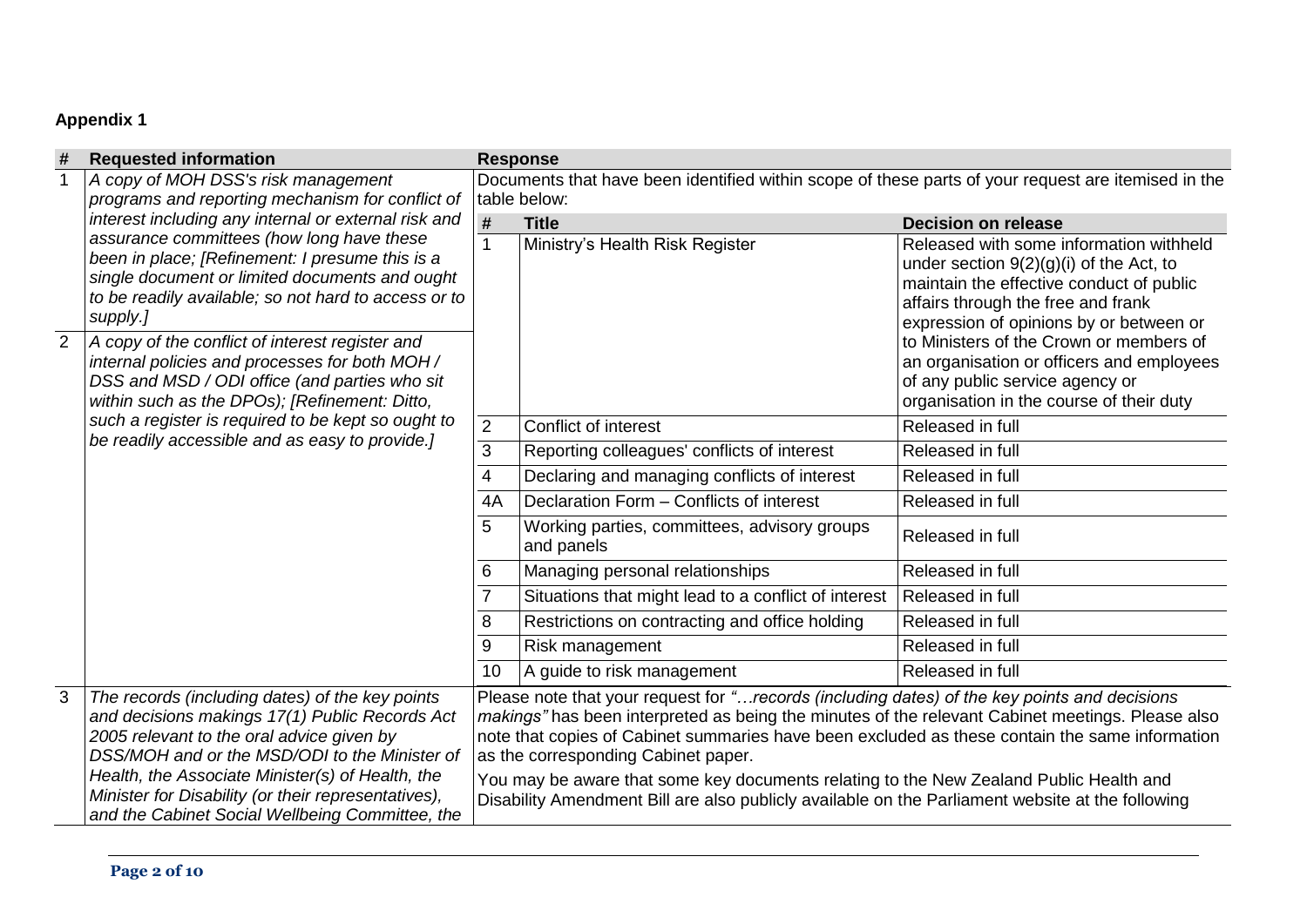| # | <b>Requested information</b>                                                                                                                                                                                                                                                                                                               | <b>Response</b> |                                                                                                                       |                                                                                                                                                                        |                                                                                                                                                                                |  |  |  |
|---|--------------------------------------------------------------------------------------------------------------------------------------------------------------------------------------------------------------------------------------------------------------------------------------------------------------------------------------------|-----------------|-----------------------------------------------------------------------------------------------------------------------|------------------------------------------------------------------------------------------------------------------------------------------------------------------------|--------------------------------------------------------------------------------------------------------------------------------------------------------------------------------|--|--|--|
|   | Standard Committee for Health and in all matters<br>related to the Home and Community Support                                                                                                                                                                                                                                              |                 | address: https://parliament.nz/en/pb/bills-and-laws/bills-proposed-                                                   |                                                                                                                                                                        |                                                                                                                                                                                |  |  |  |
|   |                                                                                                                                                                                                                                                                                                                                            |                 | laws/document/BILL 93682/tab/submissionsandadvice.                                                                    |                                                                                                                                                                        |                                                                                                                                                                                |  |  |  |
|   | Services Policy and the funding mechanisms of<br>Individualised Funding and Funded Family Care<br>(FFC) including the FFC transition into the<br>Individualised Funding funding mechanism<br>between 1 July 2016 and 20 August 2020.<br>[Refinement: Again, as this record is required and<br>the issues relevant to the changing FFC have |                 | Documents that have been identified within scope of this part of your request are itemised in the<br>following table: |                                                                                                                                                                        |                                                                                                                                                                                |  |  |  |
|   |                                                                                                                                                                                                                                                                                                                                            | #               | <b>Document type</b>                                                                                                  | <b>Title</b>                                                                                                                                                           | <b>Decision on release</b>                                                                                                                                                     |  |  |  |
|   |                                                                                                                                                                                                                                                                                                                                            | 11              | Cabinet minute                                                                                                        | <b>Funded Family Care Policy</b><br>Change (SWC-19-MIN-<br>0054)                                                                                                       | These documents are publicly available<br>on the Ministry website:<br>https://www.health.govt.nz/about-                                                                        |  |  |  |
|   | only recently occurred, accessing this record                                                                                                                                                                                                                                                                                              | <b>11A</b>      | Cabinet paper                                                                                                         | <b>Funded Family Care Policy</b><br>Change                                                                                                                             | ministry/information-releases/release-                                                                                                                                         |  |  |  |
|   | ought to be relevantly easy. I would have also<br>thought the record would have provided a<br>chronology which was sequential and there for<br>easy to print out?]                                                                                                                                                                         |                 |                                                                                                                       |                                                                                                                                                                        | ministerial-decision-making-<br>documents/funded-family-care-change-<br>background-documents                                                                                   |  |  |  |
|   |                                                                                                                                                                                                                                                                                                                                            | 12              | Cabinet minute                                                                                                        | Petition of Sushila Butt and<br>964 Others: Government<br>Response (LEG-19-MIN-<br>0132)                                                                               | Released in full                                                                                                                                                               |  |  |  |
|   |                                                                                                                                                                                                                                                                                                                                            | 13              | <b>Health Report</b>                                                                                                  | Government Response to<br>Report of Health<br>Committee on Petition of<br>Sushila Butt and 964<br>others: Stop discrimination<br>against family carers<br>(HR20191393) | Released with some information withheld<br>under section $9(2)(a)$ of the Act, to<br>protect the privacy of natural persons,<br>including that of deceased natural<br>persons. |  |  |  |
|   |                                                                                                                                                                                                                                                                                                                                            | 14              | Cabinet minute                                                                                                        | <b>Funded Health Services</b><br>provided by Family and<br>Whanau: Funded Family<br>Care (SWC-18-MIN-0129)                                                             | These documents are publicly available<br>on the Ministry website:<br>https://www.health.govt.nz/about-<br>ministry/information-releases/release-                              |  |  |  |
|   |                                                                                                                                                                                                                                                                                                                                            | 14A             | Cabinet paper                                                                                                         | Funded health services<br>provided by family and<br>whanau - Funded Family<br>Care                                                                                     | ministerial-decision-making-<br>documents/funded-family-care-change-<br>background-documents                                                                                   |  |  |  |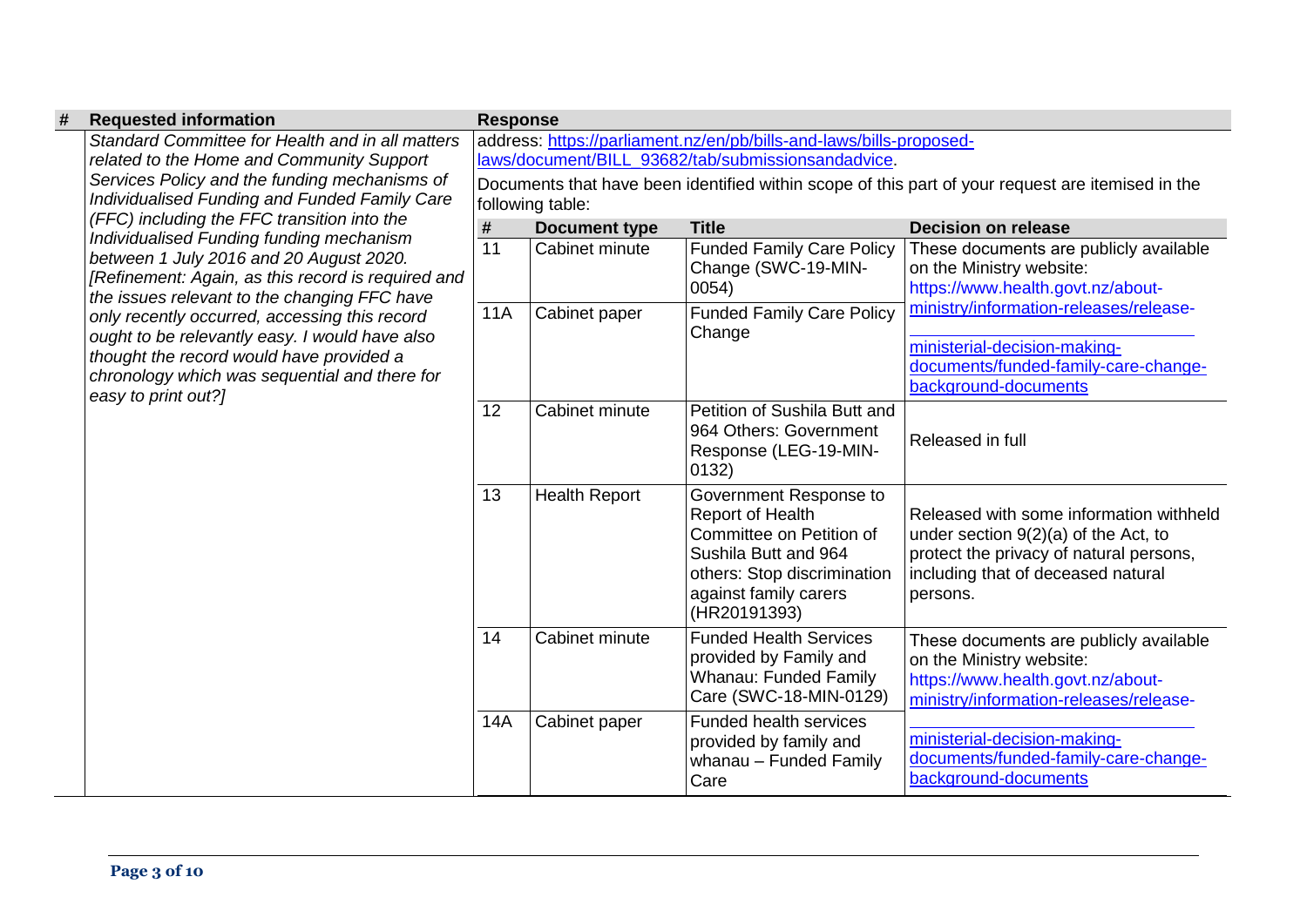| # | <b>Requested information</b> | <b>Response</b> |                      |                                                                                                                                                                                         |                                                                                                                                                                                                                                                                                                                                                                                                                |
|---|------------------------------|-----------------|----------------------|-----------------------------------------------------------------------------------------------------------------------------------------------------------------------------------------|----------------------------------------------------------------------------------------------------------------------------------------------------------------------------------------------------------------------------------------------------------------------------------------------------------------------------------------------------------------------------------------------------------------|
|   |                              | 15              | <b>Health Report</b> | Funded Family Care -<br>approval to lodge two<br>Cabinet papers<br>(HR20181691)                                                                                                         | This document is publicly available on<br>the Ministry website:<br>https://health.govt.nz/system/files/<br>docum<br>ents/information-release/binder3.pdf<br>(refer to pages 73-81)                                                                                                                                                                                                                             |
|   |                              | 16              |                      | Withheld in full under the following sections of the Act:<br>9(2)(h) – to maintain legal professional privilege; and<br>negotiations (including commercial and industrial negotiations) | $9(2)(f)(iv)$ – to maintain the constitutional conventions for the time being which<br>protect the confidentiality of advice tendered by Ministers of the Crown and officials;<br>$9(2)(j)$ – to enable a Minister of the Crown or any public service agency or<br>organisation holding the information to carry on, without prejudice or disadvantage,                                                        |
|   |                              | 17              | Cabinet minute       | New Zealand Public Health<br>and Disability Amendment<br>Bill: Approval for<br>Introduction (LEG-19-MIN-<br>0209)                                                                       | Released in full                                                                                                                                                                                                                                                                                                                                                                                               |
|   |                              | 18              | Cabinet paper        | <b>New Zealand Public Health</b><br>and Disability Amendment<br>Bill: Approval for<br>Introduction                                                                                      | Released with some information withheld<br>under the following sections of the Act:<br>$9(2)(h)$ – to maintain legal<br>professional privilege; and<br>$9(2)(j)$ – to enable a Minister of<br>the Crown or any public service<br>agency or organisation holding<br>the information to carry on,<br>without prejudice or<br>disadvantage, negotiations<br>(including commercial and<br>industrial negotiations) |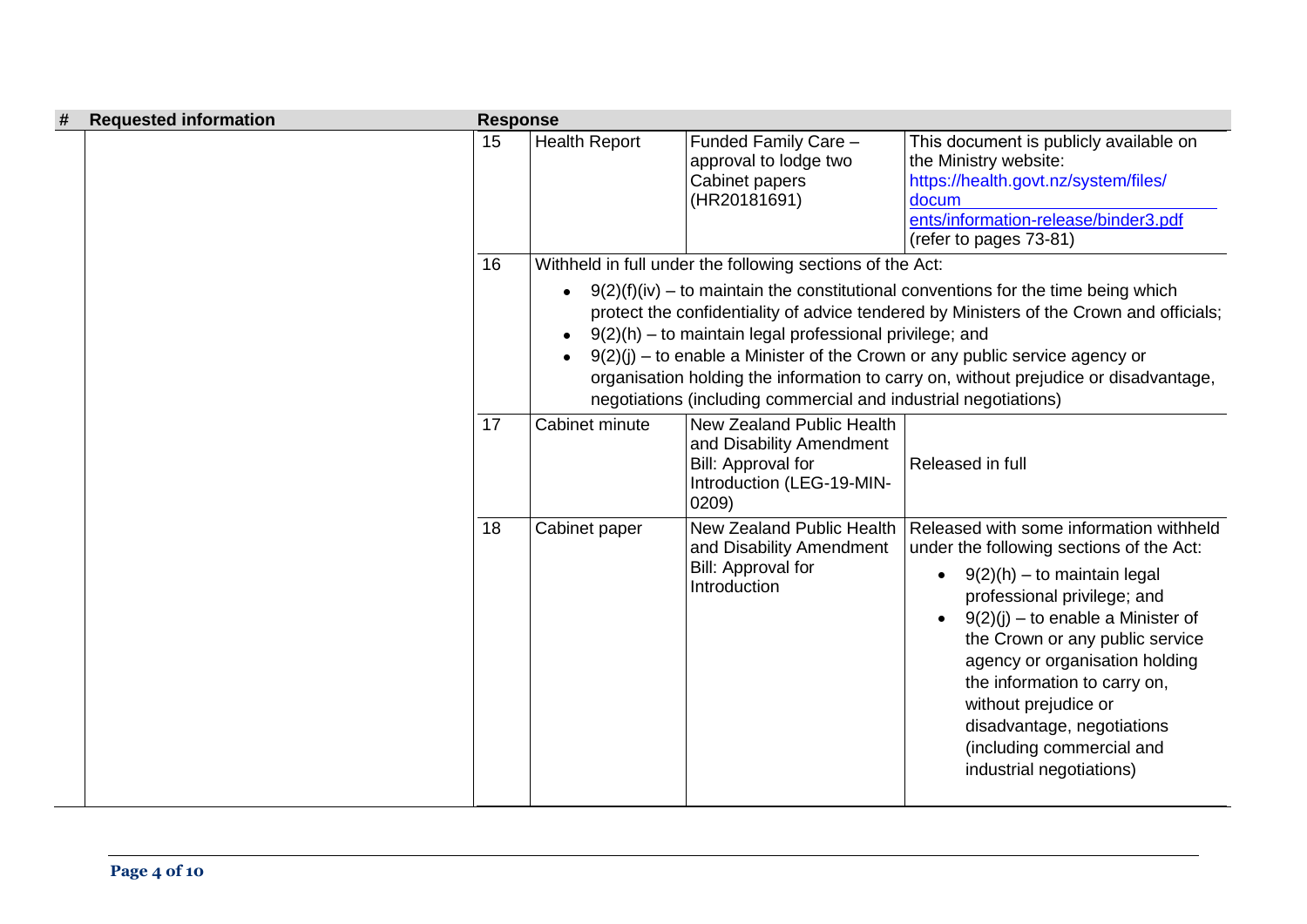| #              | <b>Requested information</b>                                                                                                                                                                                                                                                                                                                                                                                                             | <b>Response</b>                                                                                   |                      |                                                                                                          |                                                                                                                                                                                                                                                                                                                                                                                                                                                                                                                                                                                                             |  |  |
|----------------|------------------------------------------------------------------------------------------------------------------------------------------------------------------------------------------------------------------------------------------------------------------------------------------------------------------------------------------------------------------------------------------------------------------------------------------|---------------------------------------------------------------------------------------------------|----------------------|----------------------------------------------------------------------------------------------------------|-------------------------------------------------------------------------------------------------------------------------------------------------------------------------------------------------------------------------------------------------------------------------------------------------------------------------------------------------------------------------------------------------------------------------------------------------------------------------------------------------------------------------------------------------------------------------------------------------------------|--|--|
| $\overline{4}$ | Briefing papers, regulatory impact assessments,<br>cabinet papers for the same subjects over the<br>same period from both MOH DSS and MSD ODI.<br>Ditto above and given we are told that decision<br>making of DSS / MSD is open and transparent<br>many of these documents should be, if not<br>already, available to the public. [Refinement: I am<br>prepared to confine the request to between 1<br>February 2018 - 20 August 2020.] | Documents that have been identified within scope of this part of your request are itemised in the |                      |                                                                                                          |                                                                                                                                                                                                                                                                                                                                                                                                                                                                                                                                                                                                             |  |  |
|                |                                                                                                                                                                                                                                                                                                                                                                                                                                          | following table:                                                                                  |                      |                                                                                                          |                                                                                                                                                                                                                                                                                                                                                                                                                                                                                                                                                                                                             |  |  |
|                |                                                                                                                                                                                                                                                                                                                                                                                                                                          | #                                                                                                 | <b>Document type</b> | <b>Title</b>                                                                                             | <b>Decision on release</b>                                                                                                                                                                                                                                                                                                                                                                                                                                                                                                                                                                                  |  |  |
|                |                                                                                                                                                                                                                                                                                                                                                                                                                                          | $\overline{19}$                                                                                   | <b>Health Report</b> | Funded Family Care -<br>approval to lodge two<br>Cabinet papers<br>(HR20181691)                          | This document is publicly available on<br>the Ministry website:<br>https://health.govt.nz/system/files/<br>docum<br>ents/information-release/binder3.pdf<br>(refer to pages 73-81)                                                                                                                                                                                                                                                                                                                                                                                                                          |  |  |
|                |                                                                                                                                                                                                                                                                                                                                                                                                                                          | 20                                                                                                | <b>Health Report</b> | Funded Family Care -<br>Repeal of Part 4A: approval<br>of Bill process and key<br>documents (HR20191880) | Released with some information withheld<br>under section $9(2)(a)$ of the Act to protect<br>the privacy of natural persons, including<br>that of deceased natural persons                                                                                                                                                                                                                                                                                                                                                                                                                                   |  |  |
|                |                                                                                                                                                                                                                                                                                                                                                                                                                                          | 21                                                                                                | <b>Health Report</b> | Funded Family Care: pay<br>rate framework<br>(HR20191767)                                                | Released with some information withheld<br>under the following sections of the Act:<br>$9(2)(a)$ – to protect the privacy of<br>natural persons, including that of<br>deceased natural persons;<br>$9(2)(g)(i)$ – to maintain the<br>$\bullet$<br>effective conduct of public affairs<br>through the free and frank<br>expression of opinions by or<br>between or to Ministers of the<br>Crown or members of an<br>organisation or officers and<br>employees of any public service<br>agency or organisation in the<br>course of their duty; and<br>$9(2)(h)$ – to maintain legal<br>professional privilege |  |  |
|                |                                                                                                                                                                                                                                                                                                                                                                                                                                          | 22                                                                                                | <b>Health Report</b> | Government Response to<br><b>Report of Health</b>                                                        | Released with some information withheld<br>under section $9(2)(a)$ of the Act, to                                                                                                                                                                                                                                                                                                                                                                                                                                                                                                                           |  |  |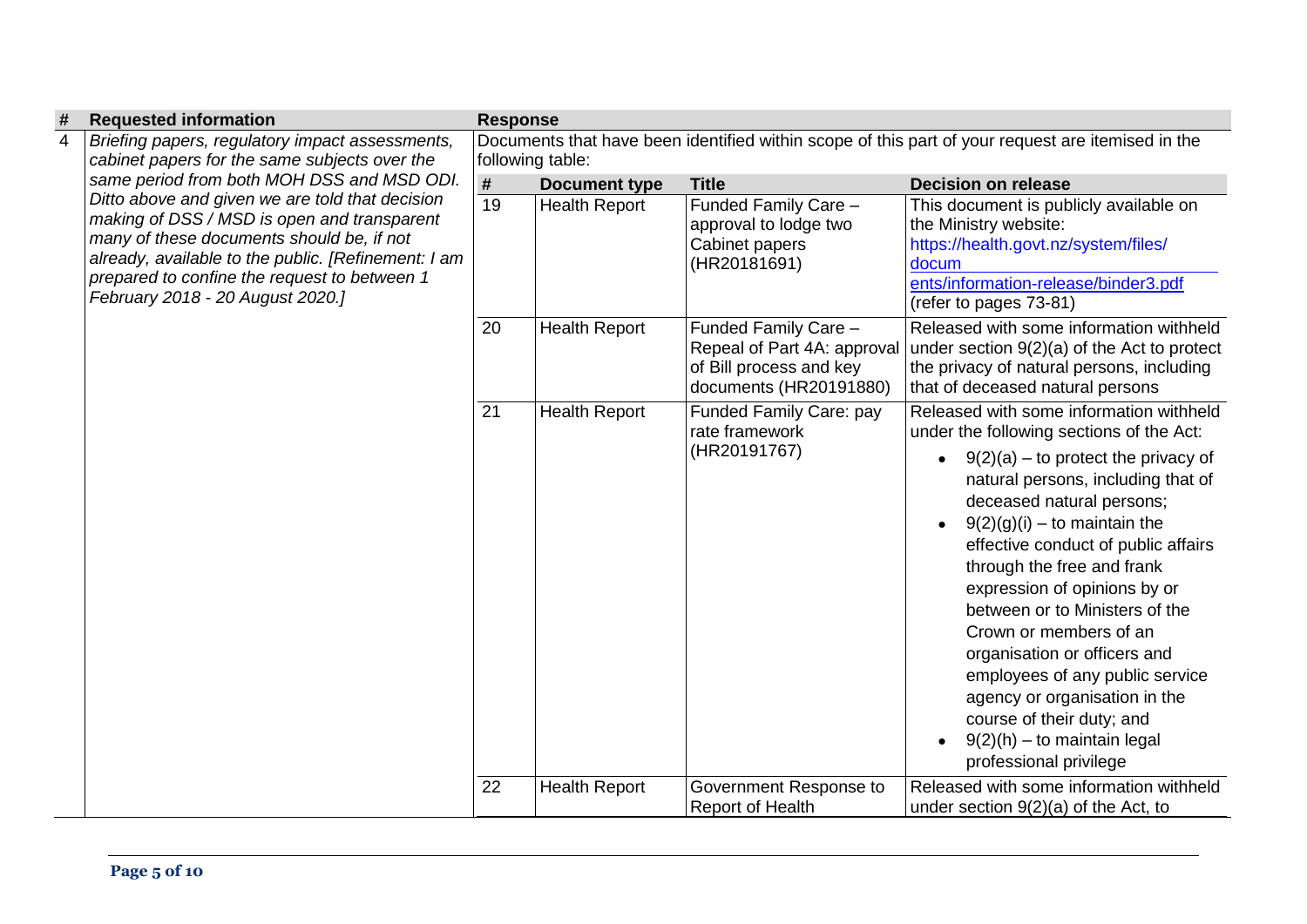| #<br><b>Requested information</b> | <b>Response</b> |                      |                                                                                                                          |                                                                                                                                                                                                                                                                                                                                                                                                                                                                                                                                   |
|-----------------------------------|-----------------|----------------------|--------------------------------------------------------------------------------------------------------------------------|-----------------------------------------------------------------------------------------------------------------------------------------------------------------------------------------------------------------------------------------------------------------------------------------------------------------------------------------------------------------------------------------------------------------------------------------------------------------------------------------------------------------------------------|
|                                   |                 |                      | Committee on Petition of<br>Sushila Butt and 964<br>Others: Stop discrimination<br>against family carers<br>(HR20191393) | protect the privacy of natural persons,<br>including that of deceased natural<br>persons                                                                                                                                                                                                                                                                                                                                                                                                                                          |
|                                   | 23              | <b>Health Report</b> | <b>Funded Family Care policy</b><br>change next steps                                                                    | Released with some information withheld<br>under the following sections of the Act:                                                                                                                                                                                                                                                                                                                                                                                                                                               |
|                                   |                 |                      | (HR20191363)                                                                                                             | $9(2)(a)$ – to protect the privacy of<br>$\bullet$<br>natural persons, including that of<br>deceased natural persons;<br>$9(2)(g)(i)$ – to maintain the<br>$\bullet$<br>effective conduct of public affairs<br>through the free and frank<br>expression of opinions by or<br>between or to Ministers of the<br>Crown or members of an<br>organisation or officers and<br>employees of any public service<br>agency or organisation in the<br>course of their duty; and<br>$9(2)(h) -$ to maintain legal<br>professional privilege |
|                                   | 24              | Memo                 | Progress on operational<br>changes to Funded Family<br>Care (H20201101)                                                  | Released with some information withheld                                                                                                                                                                                                                                                                                                                                                                                                                                                                                           |
|                                   | 25              | <b>Health Report</b> | Section 88 Funded Family<br>Care (Revocation)<br><b>Amendment Notice</b><br>(HR20201026)                                 | under section $9(2)(a)$ of the Act to protect<br>the privacy of natural persons, including<br>that of deceased natural persons                                                                                                                                                                                                                                                                                                                                                                                                    |
|                                   | 26              | <b>Health Report</b> | New Zealand Public Health<br>and Disability Amendment<br>Bill for Repeal of Part 4A -                                    |                                                                                                                                                                                                                                                                                                                                                                                                                                                                                                                                   |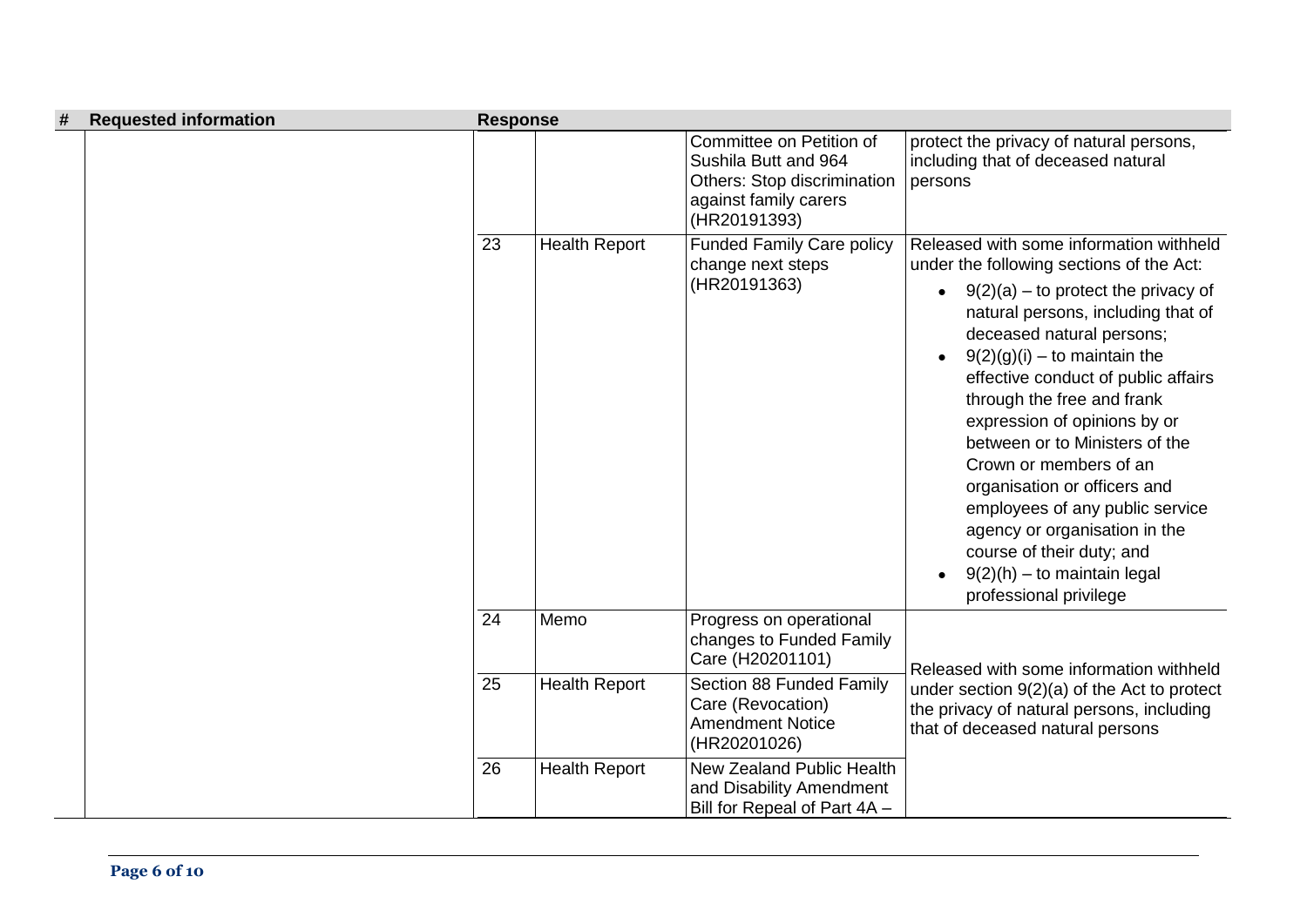| # | <b>Requested information</b> | <b>Response</b> |      |                                                                                                                        |                                                                                                                                                                                                                                                                                                                                                                                                                                                                                                                                           |
|---|------------------------------|-----------------|------|------------------------------------------------------------------------------------------------------------------------|-------------------------------------------------------------------------------------------------------------------------------------------------------------------------------------------------------------------------------------------------------------------------------------------------------------------------------------------------------------------------------------------------------------------------------------------------------------------------------------------------------------------------------------------|
|   |                              |                 |      | Information for remaining<br>Parliamentary stages<br>(HR20200432)                                                      |                                                                                                                                                                                                                                                                                                                                                                                                                                                                                                                                           |
|   |                              | 27              | Memo | New Zealand Public Health<br>and Disability Amendment<br>Bill 2020 214-1:<br><b>Departmental Report</b><br>(H20201199) | Released with some information withheld<br>under the following sections of the Act:<br>$9(2)(a)$ – to protect the privacy of<br>$\bullet$<br>natural persons, including that of<br>deceased natural persons; and<br>$9(2)(h)$ – to maintain legal<br>professional privilege<br>Please note that the Health Committee<br>report and the Departmental report<br>referenced in this document are publicly<br>available on the Parliament website at<br>the following link:<br>https://parliament.nz/en/pb/bills-and-<br>laws/bills-proposed- |
|   |                              |                 |      |                                                                                                                        | laws/document/BILL_93682/tab/submissi<br>onsandadvice                                                                                                                                                                                                                                                                                                                                                                                                                                                                                     |
|   |                              | 28              | Memo | <b>Funded Family Care:</b><br>Information relating to the<br>announcement of policy<br>changes (H2020023)              | Released with some information withheld<br>under the following sections of the Act:<br>$9(2)(a)$ – to protect the privacy of<br>$\bullet$<br>natural persons, including that of<br>deceased natural persons;<br>$9(2)(g)(i)$ – to maintain the<br>effective conduct of public affairs<br>through the free and frank<br>expression of opinions by or<br>between or to Ministers of the<br>Crown or members of an<br>organisation or officers and                                                                                           |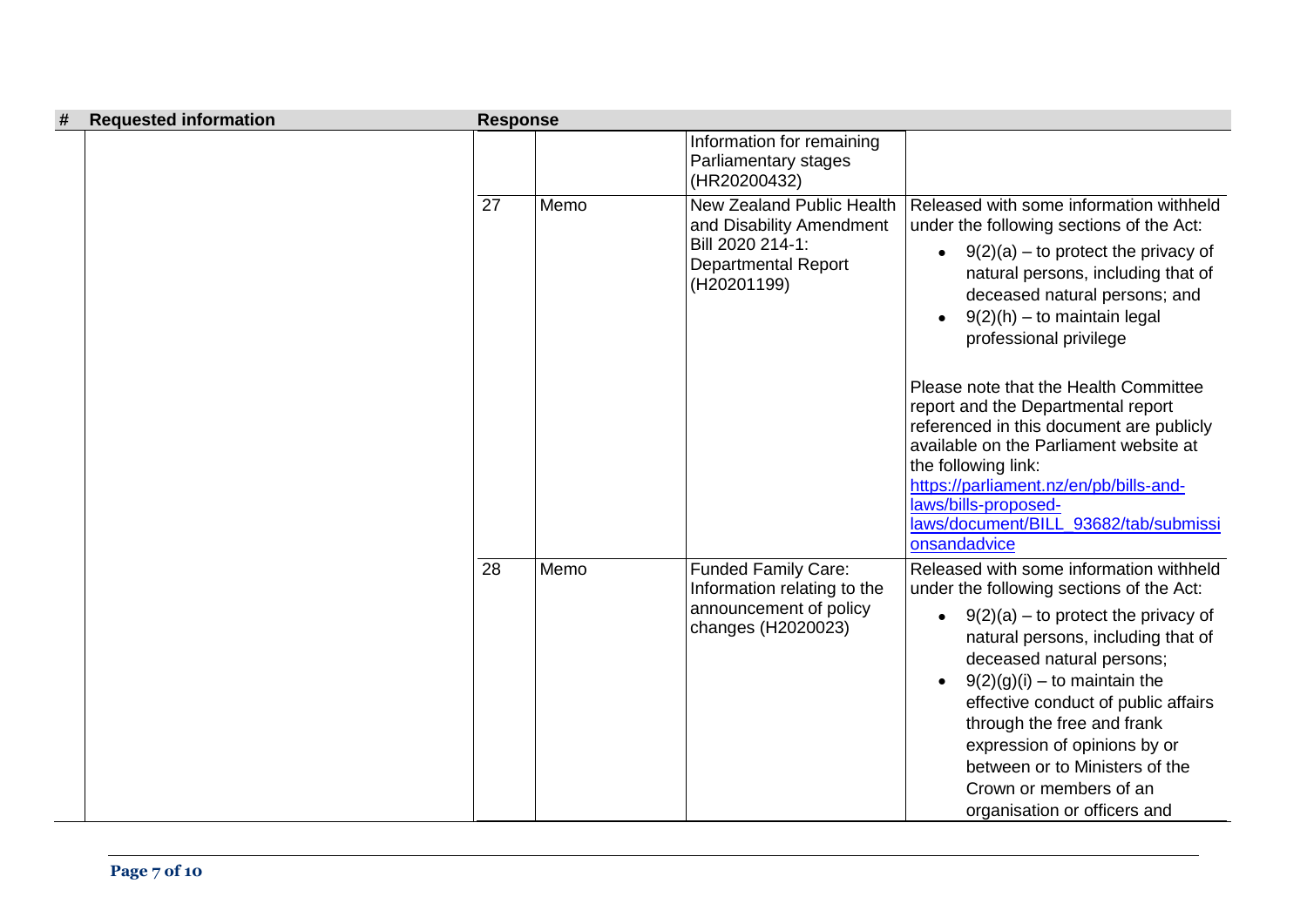| # | <b>Requested information</b> | <b>Response</b> |                      |                                                                                                                                                            |                                                                                                                                                                                                                                                                                                                                                                                                                                                                      |
|---|------------------------------|-----------------|----------------------|------------------------------------------------------------------------------------------------------------------------------------------------------------|----------------------------------------------------------------------------------------------------------------------------------------------------------------------------------------------------------------------------------------------------------------------------------------------------------------------------------------------------------------------------------------------------------------------------------------------------------------------|
|   |                              | <b>28A</b>      | Email                | Subject: Changed DHB<br>talking point for Minister on                                                                                                      | employees of any public service<br>agency or organisation in the<br>course of their duty; and<br>$9(2)(h) - to$ maintain legal<br>professional privilege<br>Released in full                                                                                                                                                                                                                                                                                         |
|   |                              |                 |                      | FFC (20200023)                                                                                                                                             |                                                                                                                                                                                                                                                                                                                                                                                                                                                                      |
|   |                              | 29              | Memo                 | <b>Cabinet Legislation</b><br>Committee consideration of<br>the New Zealand Public<br><b>Health and Disability</b><br><b>Amendment Bill</b><br>(H20192407) | Released with some information withheld<br>under the following sections of the Act:<br>$9(2)(a)$ – to protect the privacy of<br>$\bullet$<br>natural persons, including that of<br>deceased natural persons<br>$9(2)(f)(iv) -$ to maintain the<br>constitutional conventions for the<br>time being which protect<br>confidentiality of advice tendered<br>by Ministers of the Crown and<br>officials; and<br>$9(2)(h)$ – to maintain legal<br>professional privilege |
|   |                              | 30              | <b>Health Report</b> | <b>Funded Family Care: Final</b><br>policy framework<br>(HR20192157)                                                                                       | Released with some information withheld<br>under the following sections of the Act:<br>$9(2)(a)$ – to protect the privacy of<br>$\bullet$<br>natural persons, including that of<br>deceased natural persons;<br>$9(2)(g)(i)$ – to maintain the<br>$\bullet$<br>effective conduct of public affairs<br>through the free and frank<br>expression of opinions by or<br>between or to Ministers of the                                                                   |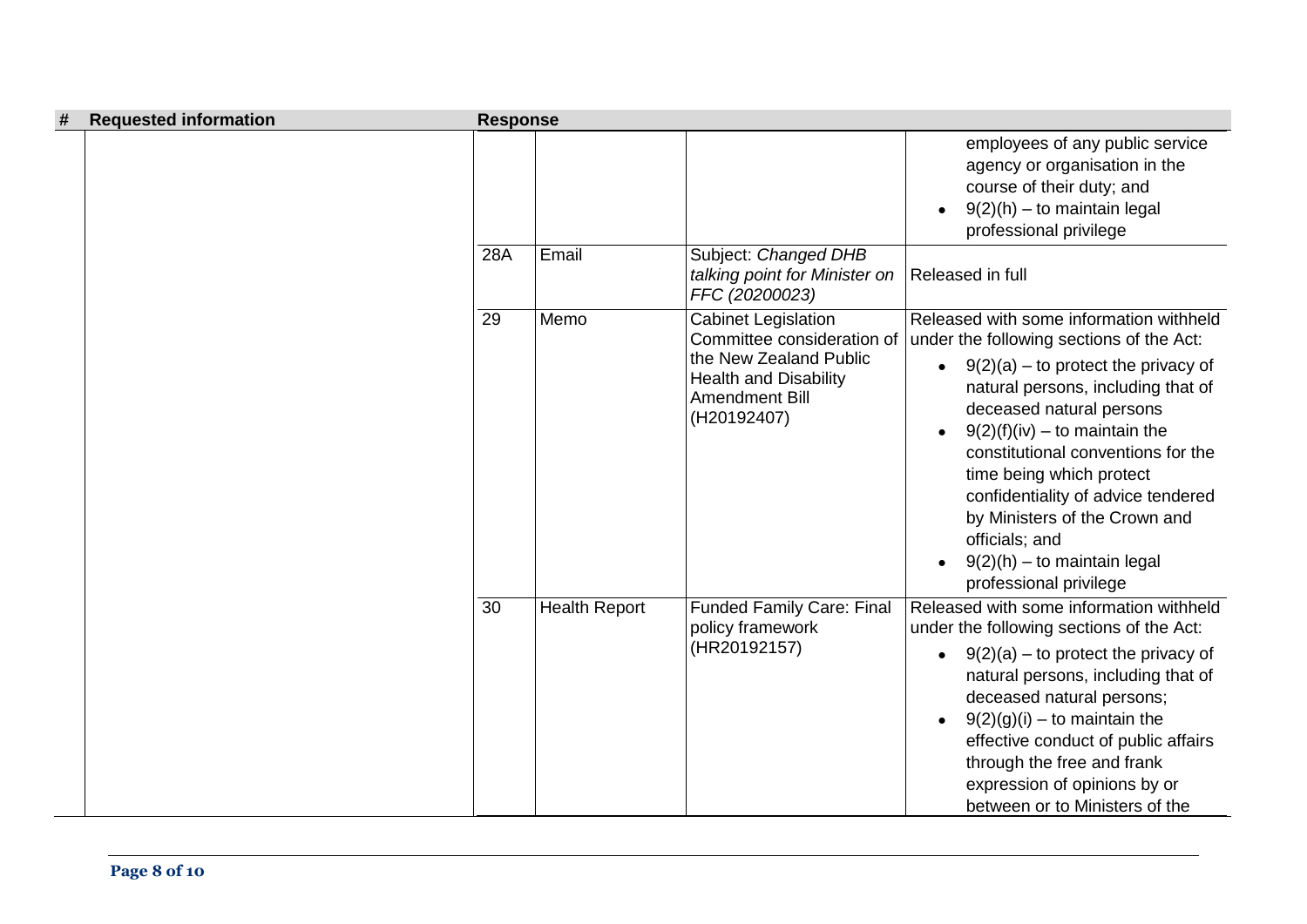| # | <b>Requested information</b>                                                                                                                                                                                                                         | <b>Response</b> |      |                                                                          |                                                                                                                                                                                                                                                                                                                                                                                                                                                                                                                                                                                                                                                                                   |
|---|------------------------------------------------------------------------------------------------------------------------------------------------------------------------------------------------------------------------------------------------------|-----------------|------|--------------------------------------------------------------------------|-----------------------------------------------------------------------------------------------------------------------------------------------------------------------------------------------------------------------------------------------------------------------------------------------------------------------------------------------------------------------------------------------------------------------------------------------------------------------------------------------------------------------------------------------------------------------------------------------------------------------------------------------------------------------------------|
|   |                                                                                                                                                                                                                                                      | 31              | Memo | Funded Family Care -                                                     | Crown or members of an<br>organisation or officers and<br>employees of any public service<br>agency or organisation in the<br>course of their duty; and<br>Released with some information withheld                                                                                                                                                                                                                                                                                                                                                                                                                                                                                |
|   |                                                                                                                                                                                                                                                      |                 |      | background information on<br>projected uptake and<br>overseas approaches | under the following sections of the Act:<br>$9(2)(a)$ – to protect the privacy of<br>natural persons, including that of<br>deceased natural persons;<br>$9(2)(f)(iv) -$ to maintain the<br>constitutional conventions for the<br>time being which protect<br>confidentiality of advice tendered<br>by Ministers of the Crown and<br>officials; and<br>$9(2)(g)(i)$ – to maintain the<br>effective conduct of public affairs<br>through the free and frank<br>expression of opinions by or<br>between or to Ministers of the<br>Crown or members of an<br>organisation or officers and<br>employees of any public service<br>agency or organisation in the<br>course of their duty |
| 5 | Any/all record of key points, briefing papers RIS<br>cabinet papers between the MSD Office of<br>Disability Issues (and its internal bodies such as<br>the Disabled People's Organisations) and the<br>MOH over the same period and on same subjects |                 |      |                                                                          | This part of your request is refused under section 18(f) of the Act, as the requested information<br>cannot be made available without substantial collation or research. Responding to this part of your<br>request will require manually reviewing each item, which would significantly and unreasonably<br>impact on the Ministry's ability to carry out its day to day operations. Reviewing this material would<br>also need to be done by a particular person with expert knowledge whose diversion from core<br>business would have a substantial and unreasonable impact on the team's other operations. As                                                                |